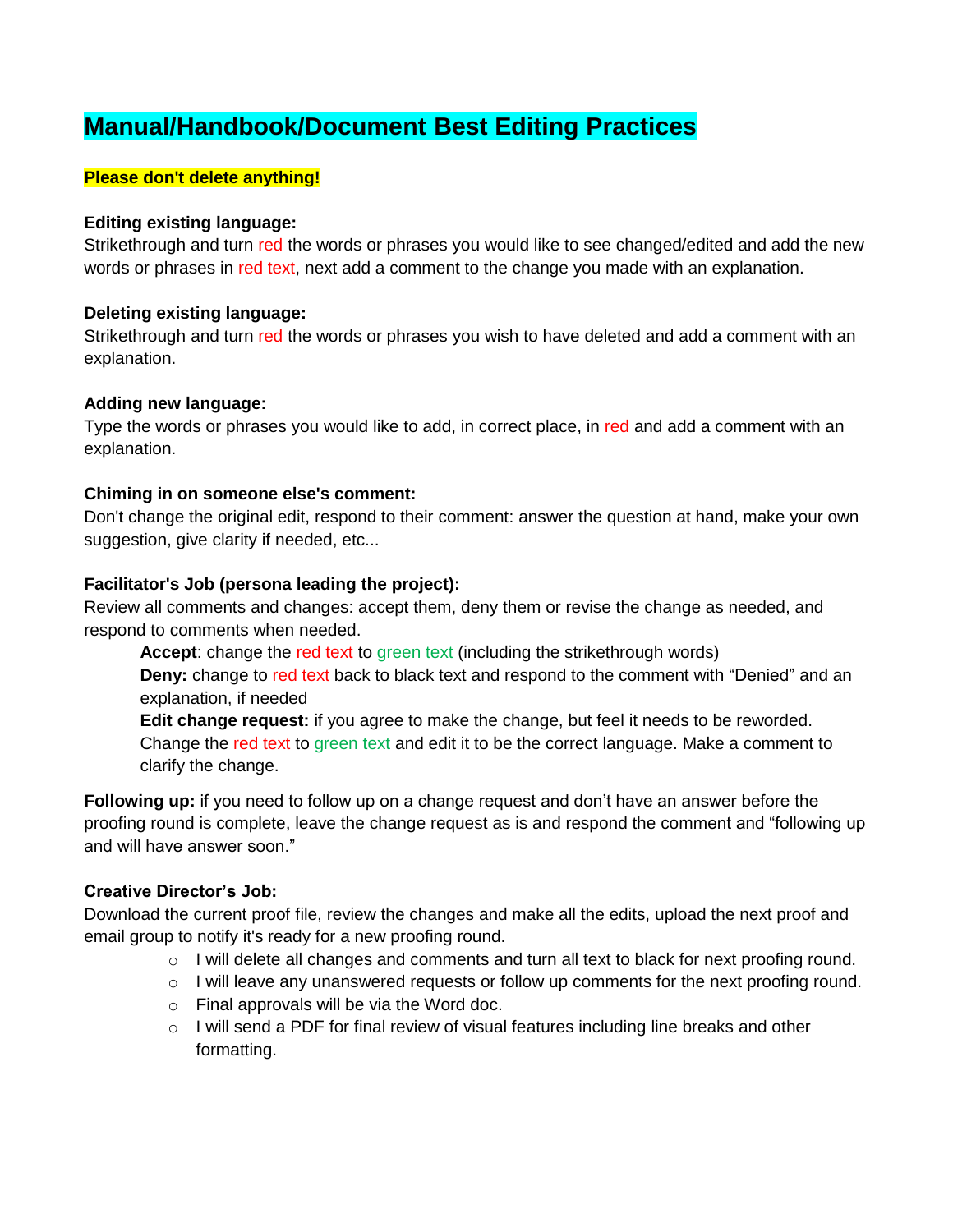# **Leadership Meeting Notes on Editing Practices**

### **Manual/Handbook/Document Editing Best Practices**

- Purpose of files:
	- o Centralized Reference
		- **Procedures (How-To's)**
		- **Talking Points**
		- **Agendas/Meeting Minutes**
		- General Reference Internal
		- Others?
	- o Collaborative Spreadsheets/Documents
		- **Proofing/revising documents**
		- Tracking (Ex:  $3<sup>rd</sup>$  party waiver sheet)
		- **I** Idea brainstorming
		- **D**thers?

## **Editing Process Best Practices**

- Team agrees that a new document is needed or that an existing document needs to be updated.
- Team agrees on who is the "Project Facilitator" the team member who will be in charge of creating the draft, uploading it and keeping the team on task to edit the document
- Team agrees on who should be included to edit the document and who is responsible for which part of the document to edit
- Team agrees to a timeline to finish the proofing process.
- Project Facilitator (or designee) creates and saves draft on Office 365 in the appropriate group (if not already on it).
- If the document already exists, team member first saves a draft to an archive folder.
- Project Facilitator emails team to let them know where draft is and that it is ready for review, and includes tasks, timeline and this agreement in email.
- Project Facilitator has the responsibility and authority to remind the team regarding the open nature of the project/file until the project is complete (email or by using the group calendar to set up regularly scheduled reminders on people's calendars)
- **Team uses these document editing best practices to update the document:**
	- o **Never delete anything**
	- o Only use "Edit in Word Online" do not download a copy or open using Word on your PC
	- $\circ$  More complex formatting to be done later in the process (such as images & PDFs), at which point the document can be shared in its new format for review, but it cannot be edited by all